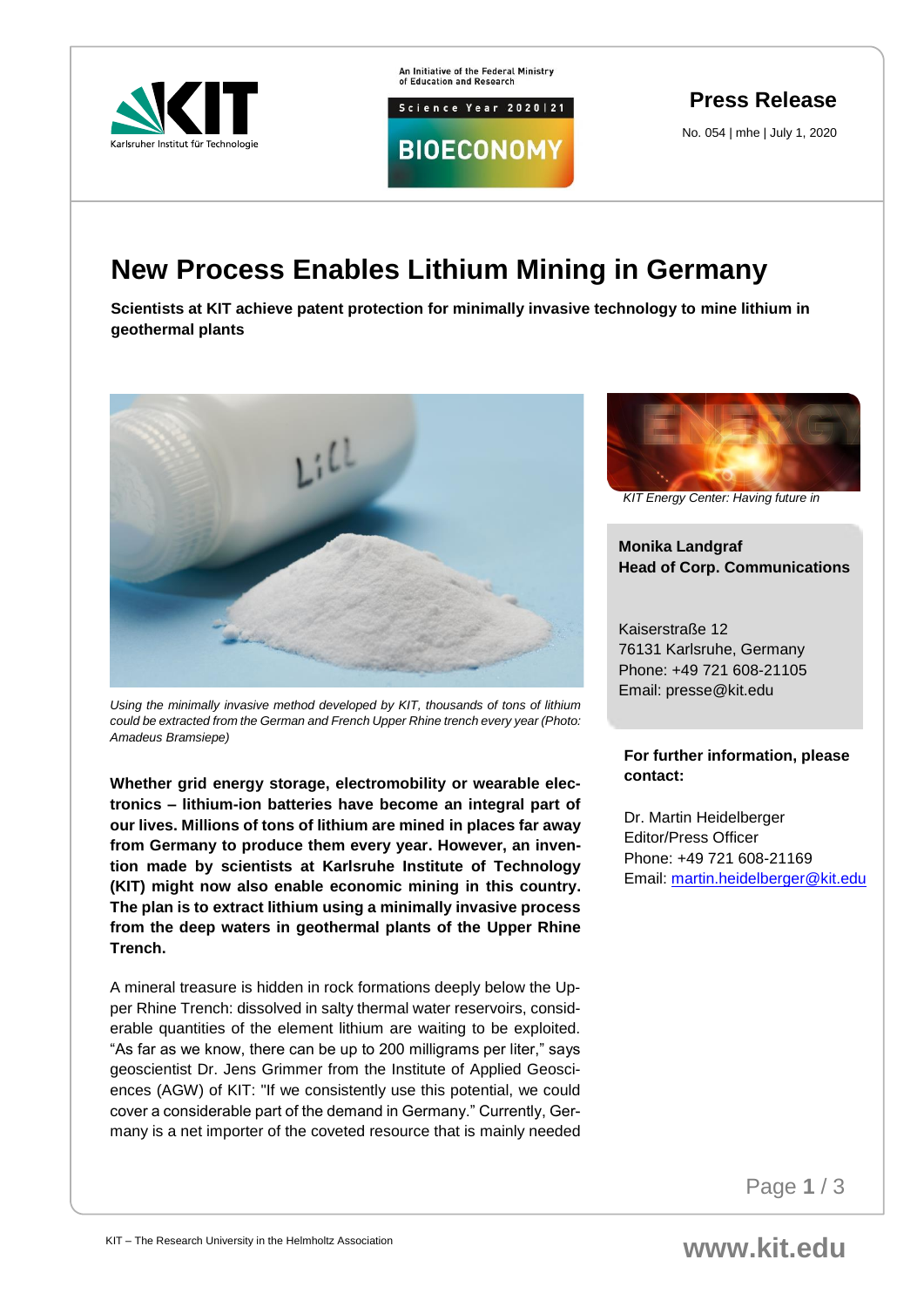An Initiative of the Federal Ministry<br>of Education and Research Science Year 2020 | 21



**BIOECONOMY** 

for the production of battery cells for electric vehicles and is thus of great importance for the climate protection program of the Federal Government. Imports are coming from the typical mining countries Chile, Argentina, and Australia, which account for more than 80 percent of global production.

Up to now, the exploitation of domestic reserves has been prevented by the lack of a suitable process to tap this resource in a cost-effective, environmentally friendly and sustainable manner. Together with his research colleague Dr. Florencia Saravia from the research unit of the German Technical and Scientific Association for Gas and Water (DVGW) at the Engler-Bunte Institute (EBI) of KIT, Grimmer developed such a process and KIT now filed a patent application for it. "In a first step, the lithium ions are filtered out of the thermal water and in a second step, they are further concentrated until lithium can be precipitated as a salt," says Grimmer.

## **Minimum ecological damage in domestic lithium mining**

Compared to traditional methods of lithium production from the South American salt lakes and Australian solid rock, the Grimmer-Saravia process offers some key advantages: The existing infrastructure of geothermal plants, through which up to two billion liters of thermal water flow every year, can be used. In contrast to classic mining, hardly any overburden is produced and the land consumption is minimal. Since the thermal water is returned to the underground after use, no harmful substances are released and geothermal electricity and heat production are not impaired. Lithium can be continuously extracted within hours in the thermal water cycle of the geothermal plant, whereas in the South American salt lakes, the enrichment process takes several months and is highly weather-dependent. Heavy rainfall can set back production there by weeks or even months. In addition, the process offers the possibility of extracting other rare and valuable elements such as rubidium or cesium from the thermal water. These are required in laser and vacuum technology, for example.

Since the process can use the technical and energetic infrastructure of a geothermal plant, its CO<sup>2</sup> balance also stands out very positively when compared to the traditional processes. "We export many environmental problems to third countries in order to maintain and improve our living standards. With this process, we can assume our responsibility and extract important raw materials for modern technologies in an environmentally friendly way right on our own doorstep," says Florencia Saravia. "We can also build up regional value chains, create jobs, and reduce geopolitical dependencies at the same time."